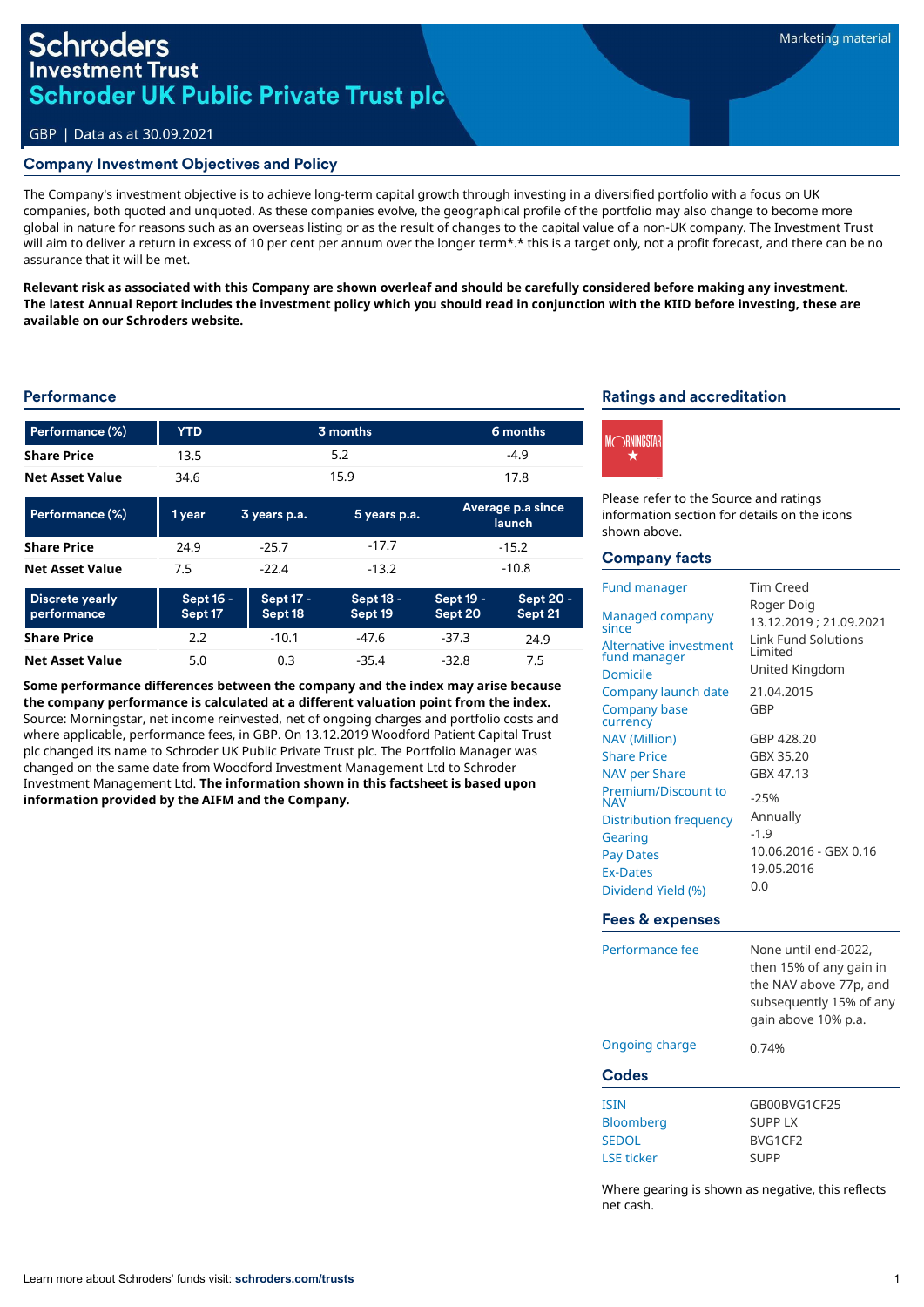# Schroders **Investment Trust Schroder UK Public Private Trust plc**

## GBP | Data as at 30.09.2021

### Risk considerations

Long-term outcomes are more binary – extremely attractive rewards for success but some businesses will inevitably fail to fulfil their potential and this may expose investors to the risk of capital losses. As it can take years for young businesses to fulfil their potential, this investment requires patience. The price of shares in the Company is determined by market supply and demand, and this may be different to the net asset value of the Company. This means the price may be volatile in response to changes in demand. The Company may invest in overseas securities and be exposed to currencies other than pound sterling – as a result, exchange rate movements may cause the value of the Company, individual investments, and any income paid to decrease or increase. The Company may invest in unquoted securities, which may be less liquid and more difficult to value, because they are generally not publicly traded – the lack of an open market may also make it more difficult to establish fair value. Young businesses have a different risk profile to mature blue-chip companies – risks are much more stock-specific, which implies a lower correlation with equity markets and the wider economy. The Company may borrow money to invest in further investments, this is known as gearing. Gearing will increase returns if the value of the investments purchased increase in value by more than the cost of borrowing, or reduce returns if they fail to do so.

#### Synthetic risk & reward indicator (SRRI)



The risk category was calculated using historical performance data and may not be a reliable indicator of the fund's future risk profile. The fund's risk category is not guaranteed to remain fixed. Please see the Key Investor Information Document for more information.



## Top 10 holdings (%)

| <b>Holding name</b>      | %    |
|--------------------------|------|
| Oxford Nanopore          | 34.2 |
| Atom Bank                | 9.6  |
| <b>Rutherford Health</b> | 8.1  |
| Immunocore               | 5.5  |
| Benevolent AI            | 5.4  |
| <b>Reaction Engines</b>  | 3.0  |
| Seedrs                   | 2.8  |
| AMO Pharma               | 2.8  |
| Revolut                  | 2.4  |
| <b>IDEX ASA</b>          | 2.2  |

Source: Schroders. Top holdings and asset allocation are at company level.